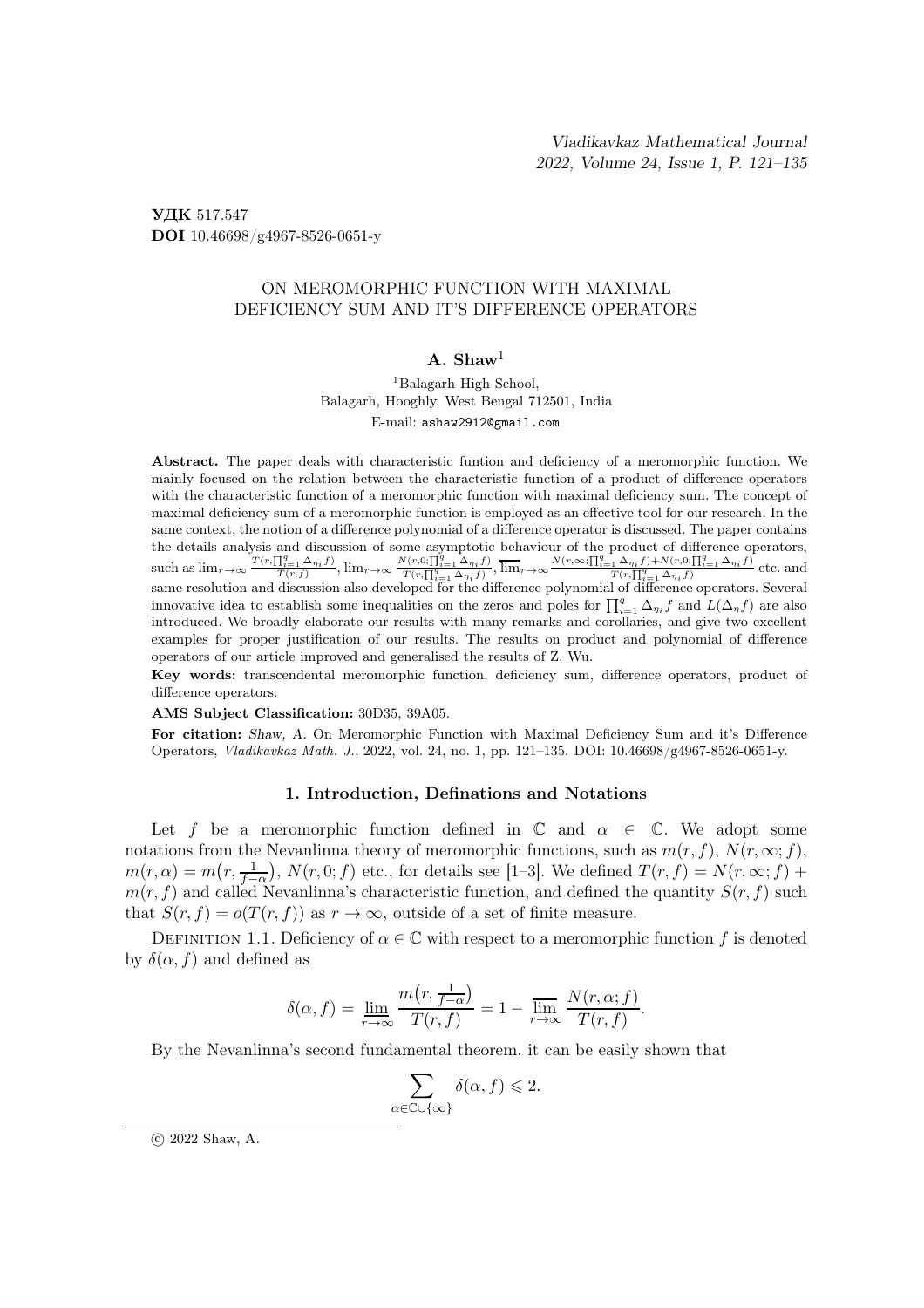If equality holds in the above relation, we say that  $f$  is of maximal deficiency sum.

DEFINITION 1.2. The order of a meromorphic function f is denoted by  $\sigma(f)$  and define by

$$
\sigma(f) = \lim_{r \to \infty} \sup \frac{\log T(r, f)}{\log r}.
$$

Let  $P(z, f)$  be rational function in f with small meromorphic coefficients. Then by Valiron– Mo'honko identity we have

$$
T(r, P(z, f)) = \deg_f(p)T(r, f) + S(r, f). \tag{1.1}
$$

Hulburd and Korhonen [4], define difference operator by  $\Delta_{\eta} f(z) = f(z + \eta) - f(z)$ , where  $\eta \in \mathbb{C} \setminus \{0\}$ . We take product of the difference operators by  $\prod_{i=1}^{q} \Delta_{\eta_i} f$ , where  $\eta_i \in \mathbb{C} \setminus \{0\}$ ,  $i = 1, 2, \ldots, q(q \in \mathbb{Z}^+).$ 

DEFINITION 1.3. The q-th order difference operator  $\Delta_{\eta}^{q} f(z)$  is defined by  $\Delta_{\eta}^{q} f(z)$  =  $\Delta_{\eta}^{q-1}(\Delta_{\eta}f(z))$ , where  $q \geqslant 2$ )  $\in \mathbb{N}$  and  $\eta \in \mathbb{C}\setminus\{0\}$ , while the difference polynomial of difference operator is given by  $\overline{L}(\Delta_\eta f) = \sum_{i=1}^q a_i \Delta_\eta^i f$ , where  $a_i$   $(i = 1, 2, ..., q)$  are nonzero constants.

We can also deduce that,

$$
\Delta_{\eta}^q f = \sum_{i=0}^q \binom{q}{i} f(z + (q - i)\eta).
$$

A. Edrei [5] and A. Weitsman [6] proved independently the following results:

**Theorem A.** Let  $f(z)$  be a transcendental meromorphic function with maximal deficiency sum. Then,

*i*) 
$$
\lim_{r \to \infty} \frac{T(r, f')}{T(r, f)} = 2 - \delta(\infty, f);
$$
  
*ii*) 
$$
\lim_{r \to \infty} \frac{N(r, 0; f')}{T(r, f)} = 0.
$$

In 2000, Fang [7] obtained the following result:

**Theorem B.** Let  $f(z)$  be a transcendental meromorphic function with maximal deficiency sum with finite order. Then

$$
K(f') = \frac{2(1 - \delta(\infty, f))}{2 - \delta(\infty, f)},
$$

where

$$
K(f') = \overline{\lim}_{r \to \infty} \frac{N(r, \infty; f') + N(r, 0; f')}{T(r, f')}.
$$

In 2013, Z. Wu [8] proved the following results:

**Theorem C.** Let  $f(z)$  be a transcendental meromorphic function with maximal deficiency sum with the order less than one. Then,

*i)* 
$$
\lim_{r \to \infty} \frac{T(r, \Delta_{\eta} f)}{T(r, f)} = 2 - \delta(\infty, f);
$$
  
*ii)* 
$$
\lim_{r \to \infty} \frac{N(r, 0; \Delta_{\eta} f)}{T(r, \Delta_{\eta} f)} = 0.
$$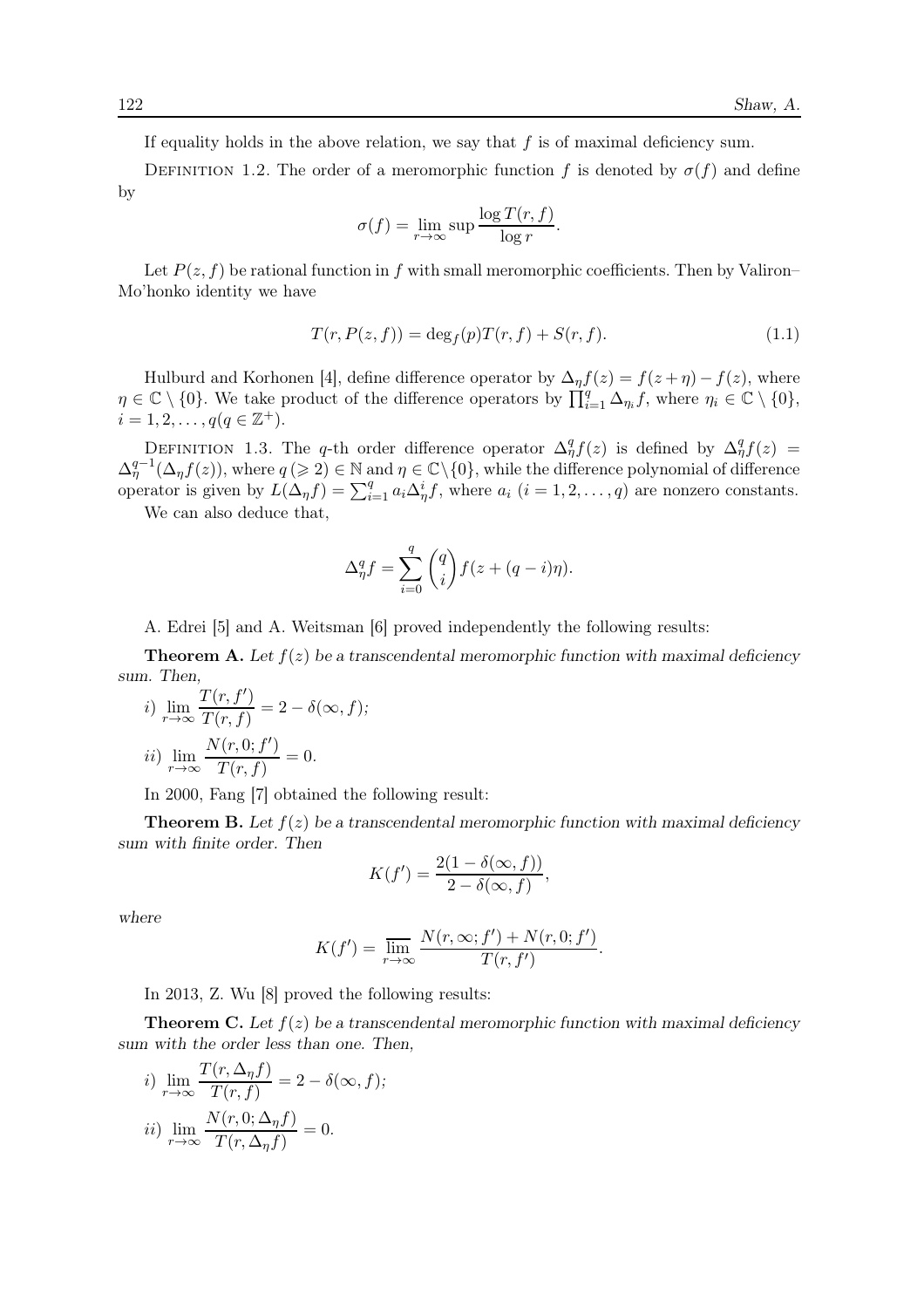**Theorem D.** Let  $f(z)$  be a transcendental meromorphic function with maximal deficiency sum with the order less than one. Then,

$$
K(\Delta_{\eta} f) \leqslant \frac{2(1-\delta(\infty, f))}{2-\delta(\infty, f)},
$$

where

$$
K(\Delta_{\eta}f) = \lim_{r \to \infty} \frac{N(r, \infty; \Delta_{\eta}f) + N(r, 0; \Delta_{\eta}f)}{T(r, \Delta_{\eta}f)}
$$

.

**Theorem E.** Let  $f(z)$  be a transcendental meromorphic function with order is less than one and  $\delta(\infty, f) = 1$ . Then,

$$
\sum_{\alpha \in \mathbb{C} \cup \{\infty\}} \delta(\alpha, f) \leq \delta(0, \Delta_{\eta} f).
$$

In the paper, we consider the product of difference operators and difference polynomial of difference operators of transcendental meromorphic functions with maximal deficiency sum and established some results generalizing the results of Z. Wu [8].

### 2. Main Results

In this section, we present our main results:

**Theorem 2.1.** Let  $f(z)$  be a transcendental meromorphic function with maximal deficiency sum of order less than one. Then

$$
i) \lim_{r \to \infty} \frac{T(r, \prod_{i=1}^{q} \Delta_{\eta_i} f)}{T(r, f)} = q(2 - \delta(\infty, f));
$$
  

$$
ii) \lim_{r \to \infty} \frac{N(r, 0; \prod_{i=1}^{q} \Delta_{\eta_i} f)}{T(r, \prod_{i=1}^{q} \Delta_{\eta_i} f)} = 0.
$$

**Corollary 2.1.** The deficiency of 0 with respect to  $\prod_{i=1}^{q} \Delta_{\eta_i} f$  is

$$
\delta\bigg(0,\prod_{i=1}^q\Delta_{\eta_i}f\bigg)=1-\lim_{r\to\infty}\frac{N\Big(r,0;\prod_{i=1}^q\Delta_{\eta_i}f\Big)}{T\Big(r,\prod_{i=1}^q\Delta_{\eta_i}f\Big)}=1.
$$

REMARK 2.1. If we put  $q = 1$ , then Theorem 2.1 coincide with Theorem C.

**Theorem 2.2.** Let  $f(z)$  be a transcendental meromorphic function with maximal deficiency sum of order less than one. Then,

$$
K\bigg(\prod_{i=1}^q \Delta_{\eta_i} f\bigg) \leqslant \frac{2(1-\delta(\infty,f))}{(2-\delta(\infty,f))},
$$

where

$$
K\bigg(\prod_{i=1}^q \Delta_{\eta_i} f\bigg) = \overline{\lim_{r \to \infty}} \frac{N(r, \infty; \prod_{i=1}^q \Delta_{\eta_i} f) + N(r, 0; \prod_{i=1}^q \Delta_{\eta_i} f)}{T(r, \prod_{i=1}^q \Delta_{\eta_i} f)}.
$$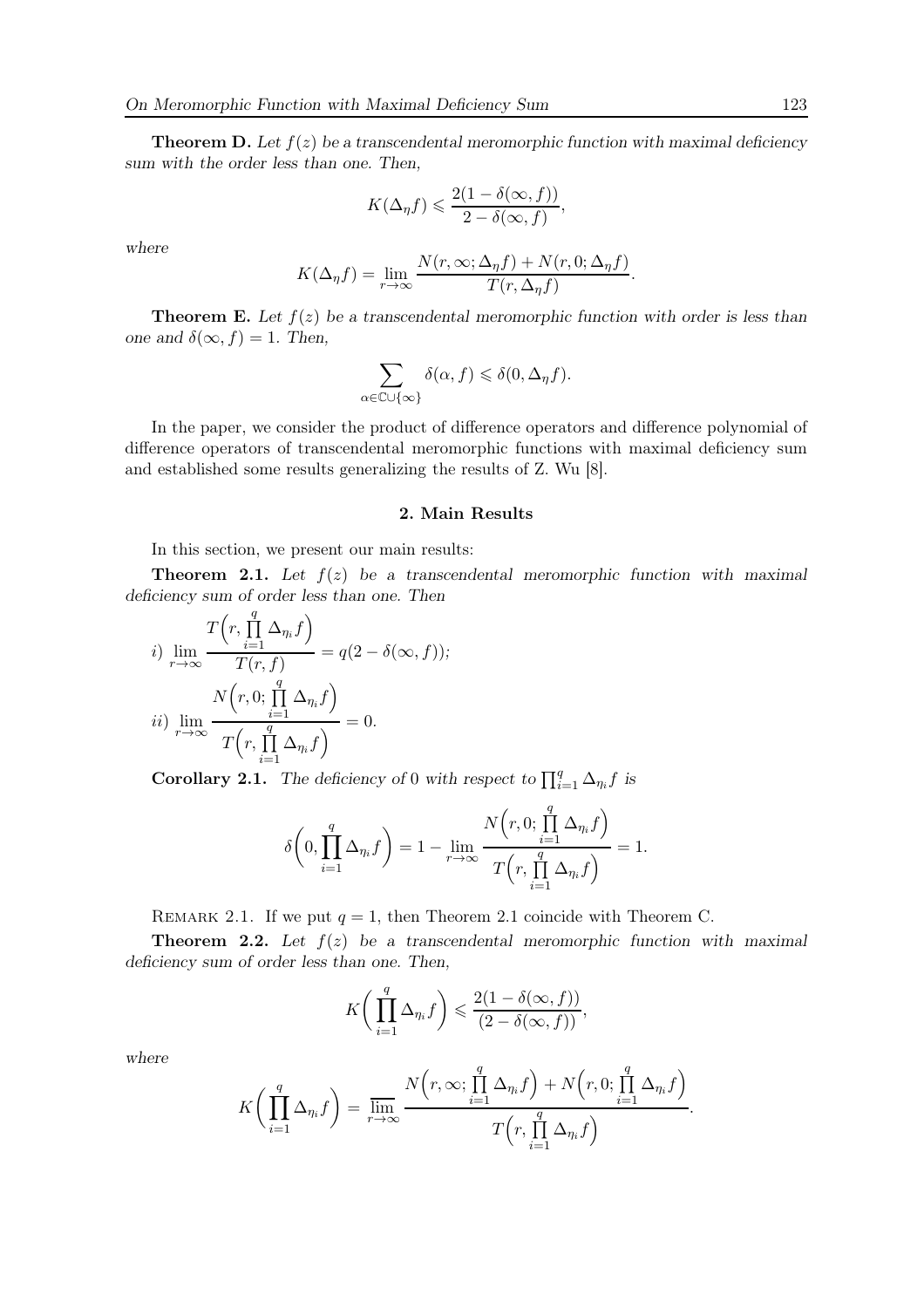**Corollary 2.2.** If in the above result if we take  $\delta(\infty, f) = 1$ , then we get

$$
\lim_{r \to \infty} \frac{N(r, \infty; \prod_{i=1}^{q} \Delta_{\eta_i} f)}{T(r, \prod_{i=1}^{q} \Delta_{\eta_i} f)} = 0.
$$

Moreover, the deficiency of  $\infty$  with respect to  $\prod_{i=1}^{q} \Delta_{\eta_i} f$  is

$$
\delta\bigg(\infty, \prod_{i=1}^q \Delta_{\eta_i} f\bigg) = 1 - \lim_{r \to \infty} \frac{N\Big(r, \infty; \prod_{i=1}^q \Delta_{\eta_i} f\Big)}{T\Big(r, \prod_{i=1}^q \Delta_{\eta_i} f\Big)} = 1.
$$

REMARK 2.2. If we put  $q = 1$ , then Theorem 2.2 coincide with Theorem D.

EXAMPLE 2.1. Take  $f(z) = \frac{1}{e^z - \tau}$ , where  $\tau$  is a complex constant. Observe that

$$
\prod_{i=1}^{q} \Delta_{\eta_i} f = \prod_{i=1}^{q} \frac{(\tau - e^{\eta_i})e^z}{(e^{\eta_i}e^z - \tau)(e^z - \tau)}.
$$

Then  $\prod_{i=1}^q \Delta_{\eta_i} f \neq 0$ ,  $\delta(0, f) = 1$ ,  $\delta(-\tau, f) = 1$ ,  $\delta(\infty, f) = 0$ . Thus  $f(z)$  is a meromorphic function with maximal deficiency sum. Now

$$
N\left(r, \infty; \prod_{i=1}^{q} \Delta_{\eta_i} f\right) = \sum_{i=1}^{q} N(r, \infty; \Delta_{\eta_i} f) = \sum_{i=1}^{q} \left(N(r, \tau; e^z) + N(r, \tau e^{-\eta_i}; e^z)\right)
$$

and also we have  $\delta(0, e^z) = 1 = \delta(\infty, e^z)$ . As  $r \to \infty$ ,  $N(r, \tau; e^z) = N(r, \tau e^{-\eta_i}; e^z) \sim$  $T(r, e^z)$  and with help of Valiron–Mo'honko identity (1.1),  $T(r, \prod_{i=1}^q \Delta_{\eta_i} f) = \sum_{i=1}^q 2T(r, e^z)$ . Therefore,

$$
K\bigg(\prod_{i=1}^q \Delta_{\eta_i} f\bigg) = \frac{2(1-\delta(\infty,f))}{2-\delta(\infty,f)} = 1.
$$

On removing the condition of maximal deficiency sum of  $f$  we obtain the follows result:

**Theorem 2.3.** Let  $f(z)$  be a transcendental meromorphic function of order less than one and  $\delta(\infty, f) = 1$ . Then

$$
\sum_{\alpha \in \mathbb{C}} \delta(\alpha, f) \leq \delta \bigg( 0, \prod_{i=1}^{q} \Delta_{\eta_i} f \bigg).
$$

**Theorem 2.4.** Let  $f(z)$  be a transcendental meromorphic function with maximal deficiency sum of order less than one. Then

$$
i) \ (2 - \delta(\infty, f)) \leqslant \lim_{r \to \infty} \frac{T(r, L(\Delta_{\eta} f))}{T(r, f)} \leqslant \left[ \frac{1}{2} (q + 1)(q + 2) - 1 \right] (1 - \delta(\infty, f)) + \delta(\infty, f);
$$
\n
$$
ii) \lim_{r \to \infty} \frac{N(r, 0; L(\Delta_{\eta} f))}{T(r, L(\Delta_{\eta} f))} \leqslant 1 - \frac{2 - \delta(\infty, f)}{\delta(\infty; f) + \left[ \frac{1}{2} (q + 1)(q + 2) - 1 \right] (1 - \delta(\infty; f))};
$$
\n
$$
iii) \ \lim_{r \to \infty} \frac{N(r, \infty; L(\Delta_{\eta} f))}{T(r, L(\Delta_{\eta} f))} \leqslant \frac{\left[ \frac{1}{2} (q + 1)(q + 2) - 1 \right] (1 - \delta(\infty, f))}{(2 - \delta(\infty, f))}.
$$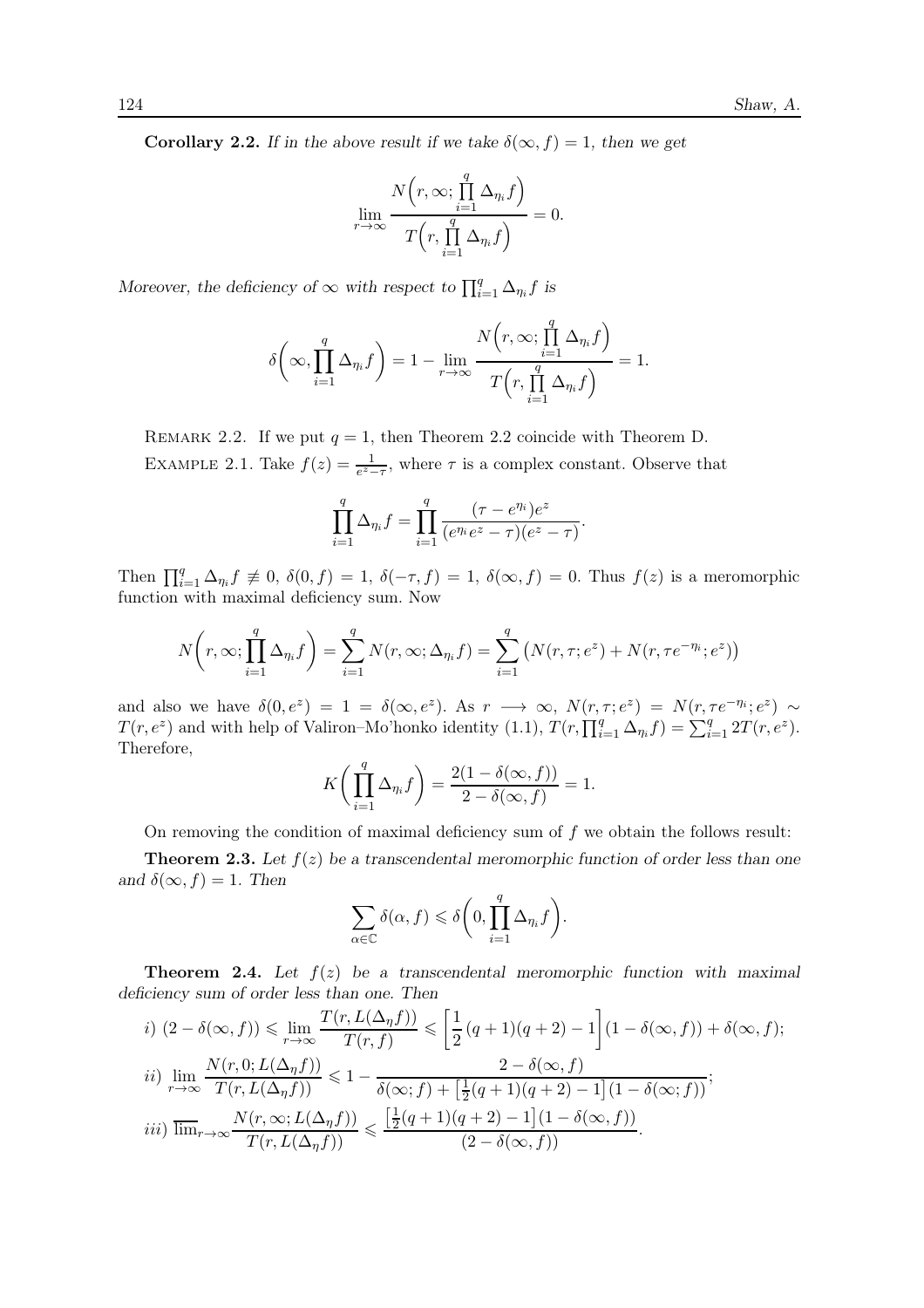**Corollary 2.3.** The deficiency of 0 with respect to  $L(\Delta<sub>η</sub>f)$  is

$$
\delta(0, L(\Delta_{\eta}f)) = 1 - \lim_{r \to \infty} \frac{N(r, 0; L(\Delta_{\eta}f))}{T(r, L(\Delta_{\eta}f))} \leq \frac{2 - \delta(\infty, f)}{\delta(\infty; f) + \left[\frac{1}{2}(q+1)(q+2) - 1\right](1 - \delta(\infty; f))}.
$$

**Corollary 2.4.** If in the above result we take  $\delta(\infty, f) = 1$ , then we get

$$
\lim_{r \to \infty} \frac{N(r, \infty; L(\Delta_{\eta} f))}{T(r, L(\Delta_{\eta} f))} = 0.
$$

Moreover, the deficiency of  $\infty$  with respect to  $L(\Delta_n f)$  is

$$
\delta(\infty, L(\Delta_{\eta} f)) = 1 - \lim_{r \to \infty} \frac{N(r, \infty; L(\Delta_{\eta} f))}{T(r, L(\Delta_{\eta} f))} = 1.
$$

REMARK 2.3. If equality occurs in (i) of Theorem 2.4 whenever  $q = 1$ .

REMARK 2.4. If  $q = 1$ , then we can find  $\delta(0, L(\Delta_{\eta} f)) = 1$  and  $\delta(\infty, L(\Delta_{\eta} f)) = 0$ .

REMARK 2.5. If we put  $q = 1$ , then Theorem 2.4 will coincide with a combined result of Theorem C and Theorem D.

EXAMPLE 2.2. Take  $f(z) = \frac{1}{e^z - \tau}$ , where  $\tau$  is a complex constant. Then,

$$
L(\Delta_{\eta}f) = \sum_{i=1}^{q} a_i \Delta_{\eta}^{i} f = \frac{p(e^z)}{\prod_{i=0}^{q} (e^{z+i\eta} - \tau)},
$$

where  $p(e^z)$  is polynomial of  $e^z$ . Hence,  $L(\Delta_\eta f) \neq 0$ . Now,  $\delta(0, f) = 1$ ,  $\delta(-\tau, f) = 1$ ,  $\delta(\infty, f) = 0$ . Thus  $f(z)$  is a meromorphic function with maximal deficiency sum. Now

$$
N(r, \infty; L(\Delta_{\eta} f)) = \sum_{i=0}^{q} N(r, \tau e^{-i\eta}; e^{z})
$$

and also we have  $\delta(0, e^z) = 1 = \delta(\infty, e^z)$ . As  $r \to \infty$ ,  $N(r, \tau e^{-i\eta}; e^z) \sim T(r, e^z)$  and with help of Valiron–Mo'honko identity  $(1.1)$ ,  $T(r, L(\Delta_{\eta} f)) = \sum_{i=0}^{q} T(r, e^{z})$ . Therefore,

$$
\overline{\lim_{r\to\infty}}\,\frac{N(r,\infty;L(\Delta_\eta f))}{T(r,L(\Delta_\eta f))}\leqslant 1.
$$

Again if we remove the condition of maximal deficiency sum of  $f$ , then we arrive at the follows result:

**Theorem 2.5.** Let  $f(z)$  be a transcendental meromorphic function of order less than one and  $\delta(\infty, f) = 1$ . Then

$$
\sum_{\alpha \in \mathbb{C}} \delta(\alpha, f) \leq \delta(0, L(\Delta_{\eta} f)).
$$

### 3. Lemmas

In this section,we state some lemmas which will be needed in the sequel.

**Lemma 3.1** [9]. Let  $f(z)$  be a meromorphic function with order  $\sigma$  (finite) and  $\eta \in \mathbb{C} \setminus \{0\}$ . Then,

$$
m\bigg(r,\frac{f(z+\eta)}{f(z)}\bigg) = O\big(r^{\sigma-1+\varepsilon}\big),\,
$$

where  $\varepsilon \in \mathbb{R}^+ \setminus \{0\}.$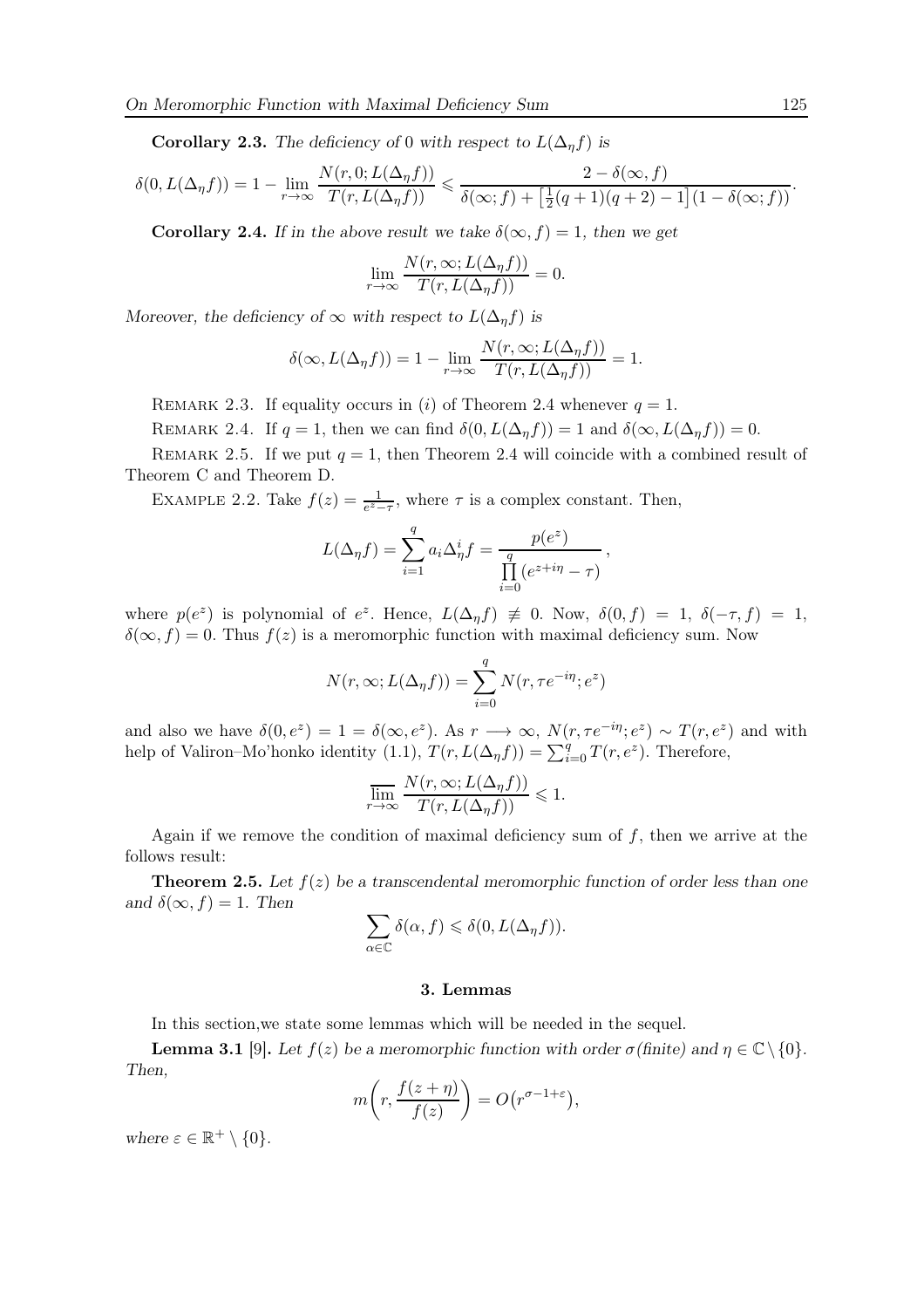**Lemma 3.2** [8]. Let  $f(z)$  be a meromorphic function with order  $\sigma$  (< 1) and  $\eta \in \mathbb{C} \setminus \{0\}$ . Then,

$$
m\bigg(r,\frac{f(z+\eta)}{f(z)}\bigg) = o(T(r,f)) = S(r,f).
$$

**Lemma 3.3** [8]. Let  $f(z)$  be a meromorphic function with order  $\sigma$  (< 1) and  $\eta \in \mathbb{C} \setminus \{0\}$ . Then,

$$
N(r, \infty; f(z + \eta)) = N(r, \infty; f) + S(r, f).
$$

**Lemma 3.4.** Let  $f(z)$  be a meromorphic function with order  $\sigma$  (< 1) and  $\eta \in \mathbb{C} \setminus \{0\}$ . Then,

$$
N(r,\infty;L(\Delta_\eta f))\leqslant \left[\frac{1}{2}(q+1)(q+2)-1\right]N(r,\infty;f)+S(r,f).
$$

⊳ We have

$$
L(\Delta_{\eta}f) = \sum_{i=1}^{q} a_i \Delta_{\eta}^{i} f = a_1 \Delta_{\eta}^{1} f + a_2 \Delta_{\eta}^{2} f + \dots + a_q \Delta_{\eta}^{q} f.
$$

Using Lemma 3.3, we deduce that,

$$
N(r, \infty; \Delta_{\eta}^1 f) = N(r, \infty; f(z + \eta)) + N(r, \infty; f) \le 2N(r, \infty; f) + S(r, f),
$$
  

$$
N(r, \infty; \Delta_{\eta}^2 f) = N(r, \infty; f(z + 2\eta)) + N(r, \infty; f(z + \eta)) + N(r, \infty; f)
$$
  

$$
\le 3N(r, \infty; f) + S(r, f).
$$

Proceeding similarly we find,

$$
N(r,\infty; \Delta_\eta^q f) \leqslant (q+1) N(r,\infty;f) + S(r,f),
$$

and thus,

$$
N(r, \infty; L(\Delta_{\eta} f)) \leqslant 2N(r, \infty; f) + 3N(r, \infty; f) + \dots + (q+1)N(r, \infty; f) + S(r, f)
$$
  

$$
\leqslant \left[\frac{1}{2}(q+1)(q+2) - 1\right]N(r, \infty; f) + S(r, f).
$$

Hence the lemma.  $\vartriangleright$ 

## 4. Proofs of Theorems

Proof of Theorem 2.1. With help of Lemma 3.2 and Lemma 3.3, we deduce from Nevanlinna's first fundamental theorem,

$$
T\left(r, \prod_{i=1}^{q} \Delta_{\eta_i} f\right) = m\left(r, \prod_{i=1}^{q} \Delta_{\eta_i} f\right) + N\left(r, \infty; \prod_{i=1}^{q} \Delta_{\eta_i} f\right)
$$

$$
= m\left(r, \frac{f^q \prod_{i=1}^{q} \Delta_{\eta_i} f}{f^q}\right) + N\left(r, \infty; \prod_{i=1}^{q} \Delta_{\eta_i} f\right)
$$

$$
\leq m(r, f^q) + m\left(r, \frac{\prod_{i=1}^{q} \Delta_{\eta_i} f}{f^q}\right) + \sum_{i=1}^{q} N(r, \infty; \Delta_{\eta_i} f) + O(1)
$$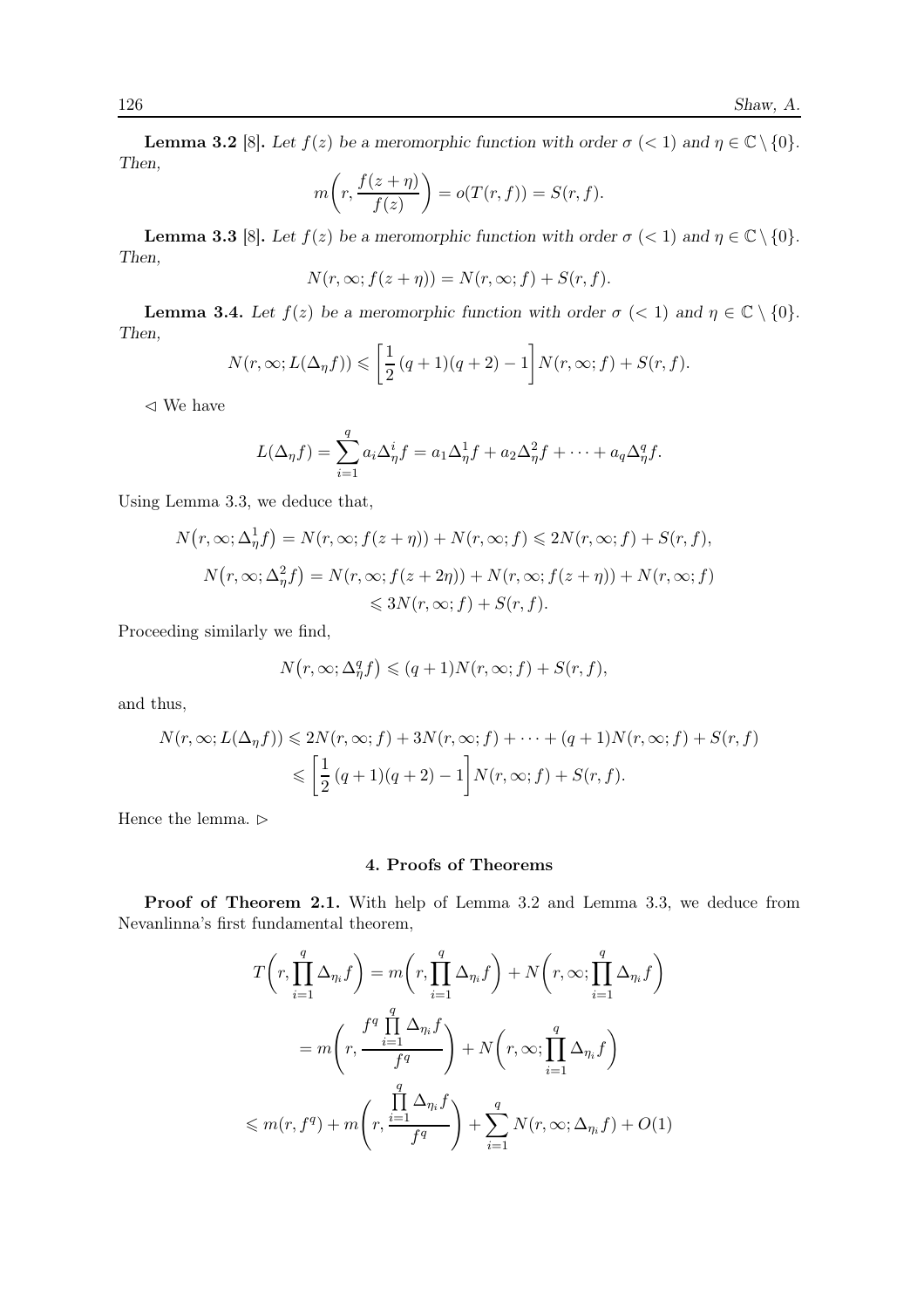$$
\leq m(r, f^q) + m \left( r, \frac{\prod_{i=1}^q \Delta_{\eta_i} f}{f^q} \right) + \sum_{i=1}^q N(r, \infty; f(z + \eta_i)) + \sum_{i=1}^q N(r, \infty; f) + O(1)
$$
  

$$
\leq qm(r, f) + m \left( r, \frac{\prod_{i=1}^q \Delta_{\eta_i} f}{f^q} \right) + qN(r, \infty; f) + qN(r, \infty; f) + S(r, f)
$$
  

$$
\leq qT(r, f) + qN(r, \infty; f) + S(r, f).
$$

Hence,

$$
\overline{\lim}_{r \to \infty} \frac{T\left(r, \prod_{i=1}^{q} \Delta_{\eta_i} f\right)}{T(r, f)} \leq q + q \overline{\lim}_{r \to \infty} \frac{N(r, \infty; f)}{T(r, f)} \leq q + q(1 - \delta(\infty, f)) = q(2 - \delta(\infty; f)). \tag{4.1}
$$

Let  $\{\alpha_j : j = 1, 2, \ldots, q\}$  be the sequence of finite deficient values of  $f(z)$ . We construct a function  $\psi(z)$  on open complex plane as

$$
\psi(z) = \prod_{i=1}^{q} \sum_{j=1}^{q} \frac{1}{f - \alpha_j},
$$

where  $q \in \mathbb{Z}^+$ . Now,  $T(r, f - \alpha_j) = T(r, f) + O(1)$  and  $\Delta_{\eta_i}(f - \alpha_j) = \Delta_{\eta_i} f$ , which implies that  $\prod_{i=1}^q \Delta_{\eta_i}(f - \alpha_j) = \prod_{i=1}^q \Delta_{\eta_i}f$ . Since order of  $\psi(z)$  is less than 1, from Lemma 3.2, we have

$$
m\bigg(r,\psi(z)\prod_{i=1}^q\Delta_{\eta_i}f(z)\bigg)\leqslant \sum_{i=1}^q\sum_{j=1}^q m\bigg(r,\frac{\Delta_{\eta_i}f(z)}{f-\alpha_j}\bigg)=S(r,f).
$$

Now making use of the above relation we show that,

$$
m(r, \psi(z)) = m\left(r, \psi(z) \left(\prod_{i=1}^{q} \Delta_{\eta_i} f\right) \frac{1}{\prod_{i=1}^{q} \Delta_{\eta_i} f}\right) \leq m\left(r, \frac{1}{\prod_{i=1}^{q} \Delta_{\eta_i} f}\right) + S(r, f). \tag{4.2}
$$

Since  $\psi(z)$  is polynomial of degree  $q^2$ , from Valiron–Mo'honko identity (1.1), Nevanlinna's first fundamental theorem and inequality (4.2), we have,

$$
q^{2}T(r, f) + N(r, 0; \prod_{i=1}^{q} \Delta_{\eta_{i}} f) = T(r, \psi) + N(r, 0; \prod_{i=1}^{q} \Delta_{\eta_{i}} f) + O(1)
$$
  
\n
$$
= m(r, \psi(z)) + N(r, \infty; \psi(z)) + N(r, 0; \prod_{i=1}^{q} \Delta_{\eta_{i}} f) + O(1)
$$
  
\n
$$
\leq m(r, \psi(z)) + N(r, 0; \prod_{i=1}^{q} \Delta_{\eta_{i}} f) + \sum_{i=1}^{q} \sum_{j=1}^{q} N(r, \alpha_{j}; f) + O(1)
$$
  
\n
$$
\leq m\left(r, \frac{1}{\prod_{i=1}^{q} \Delta_{\eta_{i}} f}\right) + N(r, 0; \prod_{i=1}^{q} \Delta_{\eta_{i}} f) + \sum_{i=1}^{q} \sum_{j=1}^{q} N(r, \alpha_{j}; f) + S(r, f)
$$
  
\n
$$
\leq T\left(r, \prod_{i=1}^{q} \Delta_{\eta_{i}} f\right) + \sum_{i=1}^{q} \sum_{j=1}^{q} N(r, \alpha_{j}; f) + S(r, f).
$$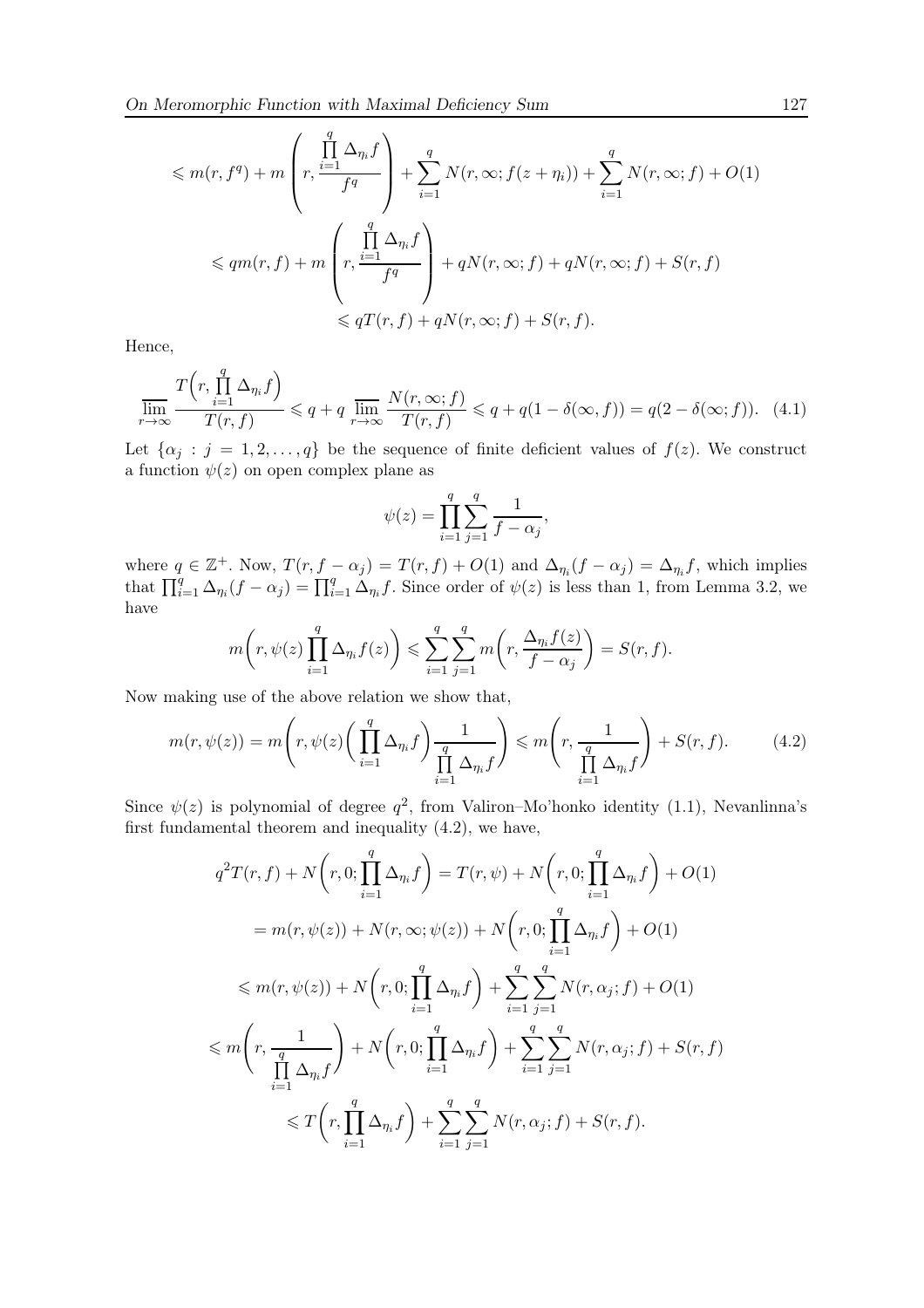Hence,

$$
q^{2}T(r, f) \leq T\left(r, \prod_{i=1}^{q} \Delta_{\eta_{i}}f\right) + \sum_{i=1}^{q} \sum_{j=1}^{q} N(r, \alpha_{j}; f) + S(r, f),
$$
  

$$
q^{2} \leq \frac{T\left(r, \prod_{i=1}^{q} \Delta_{\eta_{i}}f\right)}{T(r, f)} + \frac{\sum_{i=1}^{q} \sum_{j=1}^{q} N(r, \alpha_{j}; f)}{T(r, f)} \leq \lim_{r \to \infty} \frac{T\left(r, \prod_{i=1}^{q} \Delta_{\eta_{i}}f\right)}{T(r, f)} + \frac{\sum_{i=1}^{q} \sum_{j=1}^{q} N(r, \alpha_{j}; f)}{T(r, f)}
$$
  

$$
\leq \lim_{r \to \infty} \frac{T\left(r, \prod_{i=1}^{q} \Delta_{\eta_{i}}f\right)}{T(r, f)} + \sum_{i=1}^{q} \sum_{j=1}^{q} (1 - \delta(\alpha_{j}, f)).
$$

Thus,

$$
\underline{\lim}_{r \to \infty} \frac{T(r, \prod_{i=1}^{q} \Delta_{\eta_i} f)}{T(r, f)} \geqslant \sum_{i=1}^{q} \sum_{j=1}^{q} \delta(\alpha_j, f).
$$

Therefore we obtain,

$$
\underline{\lim}_{r \to \infty} \frac{T\left(r, \prod_{i=1}^{q} \Delta_{\eta_i} f\right)}{T(r, f)} \geqslant \sum_{i=1}^{q} \sum_{j=1}^{q} \delta(\alpha_j, f) = \sum_{i=1}^{q} (2 - \delta(\infty, f)) = q(2 - \delta(\infty, f)). \tag{4.3}
$$

Now combining  $(4.1)$  and  $(4.3)$ , we get

$$
\lim_{r \to \infty} \frac{T\left(r, \prod_{i=1}^{q} \Delta_{\eta_i} f\right)}{T(r, f)} = q(2 - \delta(\infty, f)).
$$
\n(4.4)

At the same time, from Nevanlinna's first fundamental theorem and inequality (4.2), we deduce

$$
\sum_{i=1}^{q} \sum_{j=1}^{q} m(r, \alpha_j) + N(r, 0; \prod_{i=1}^{q} \Delta_{\eta_i} f) \leq m(r, \psi(z)) + N(r, 0; \prod_{i=1}^{q} \Delta_{\eta_i} f)
$$
\n
$$
\leq m \left( r, \frac{1}{\prod_{i=1}^{q} \Delta_{\eta_i} f} \right) + N(r, 0; \prod_{i=1}^{q} \Delta_{\eta_i} f) + S(r, f) \leq T\left( r, \prod_{i=1}^{q} \Delta_{\eta_i} f \right) + S(r, f). \tag{4.5}
$$

Hence,

$$
\frac{\sum\limits_{i=1}^q\sum\limits_{j=1}^q m(r,\alpha_j)}{T\left(r,\prod\limits_{i=1}^q\Delta_{\eta_i}f\right)}\leq 1+\frac{S(r,f)}{T\left(r,\prod\limits_{i=1}^q\Delta_{\eta_i}f\right)}.
$$

It follows that

$$
\sum_{i=1}^{q} \sum_{j=1}^{q} \lim_{r \to \infty} \frac{m(r, \alpha_j)}{T(r, \prod_{i=1}^{q} \Delta_{\eta_i} f)} + \overline{\lim_{r \to \infty}} \frac{N(r, 0; \prod_{i=1}^{q} \Delta_{\eta_i} f)}{T(r, \prod_{i=1}^{q} \Delta_{\eta_i} f)}
$$
  

$$
\leq 1 + \overline{\lim_{r \to \infty}} \frac{S(r, f)}{T(r, f)} \frac{T(r, f)}{T(r, \prod_{i=1}^{q} \Delta_{\eta_i} f)} = 1.
$$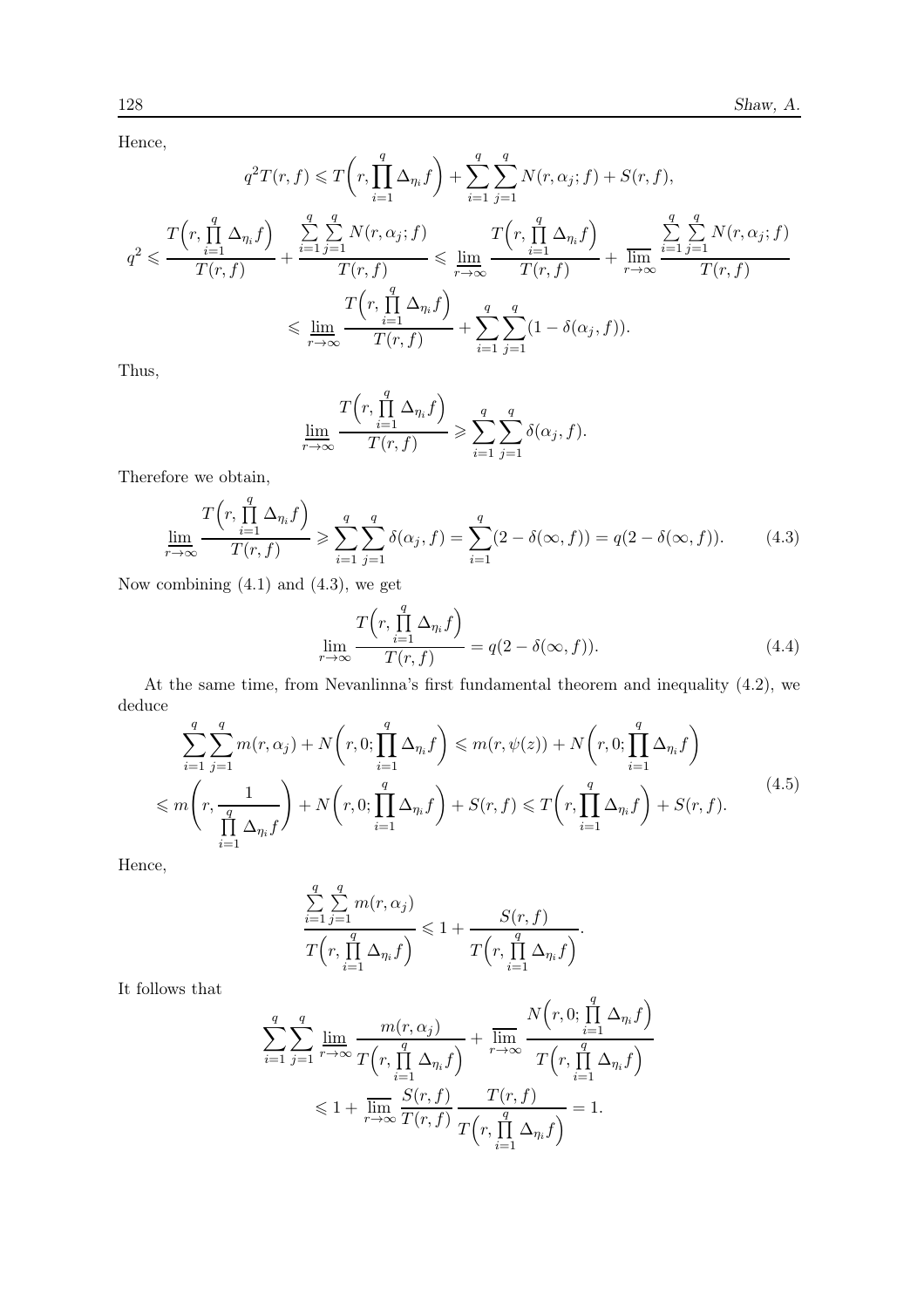Using (4.4) we deduce

$$
1 \geqslant \overline{\lim}_{r \to \infty} \frac{N(r, 0; \prod_{i=1}^{q} \Delta_{\eta_i} f)}{T(r, \prod_{i=1}^{q} \Delta_{\eta_i} f)} + \sum_{i=1}^{q} \sum_{j=1}^{q} \frac{\lim_{r \to \infty} \frac{m(r, \alpha_j)}{T(r, f)}}{T(r, f)} \frac{\lim_{r \to \infty} \frac{T(r, f)}{T(r, \prod_{i=1}^{q} \Delta_{\eta_i} f)}}{T(r, \prod_{i=1}^{q} \Delta_{\eta_i} f)} \geqslant \overline{\lim}_{r \to \infty} \frac{N(r, 0; \prod_{i=1}^{q} \Delta_{\eta_i} f)}{T(r, \prod_{i=1}^{q} \Delta_{\eta_i} f)} + \frac{\sum_{i=1}^{q} \sum_{j=1}^{q} \delta(\alpha_j, f)}{q(2 - \delta(\infty, f))}.
$$

Therefore we obtain,

$$
1 \geqslant \frac{\displaystyle N\Big(r, 0; \prod_{i=1}^q \Delta_{\eta_i} f\Big)}{T\Big(r, \prod_{i=1}^q \Delta_{\eta_i} f\Big)} + 1.
$$

Hence,

$$
\overline{\lim}_{r \to \infty} \frac{N(r, 0; \prod_{i=1}^{q} \Delta_{\eta_i} f)}{T(r, \prod_{i=1}^{q} \Delta_{\eta_i} f)} = 0.
$$

Therefore,

$$
\lim_{r \to \infty} \frac{N(r, 0; \prod_{i=1}^{q} \Delta_{\eta_i} f)}{T(r, \prod_{i=1}^{q} \Delta_{\eta_i} f)} = 0.
$$

Proof of Theorem 2.2. Making use of Lemma 3.3 we deduce that

$$
N\left(r,\infty;\prod_{i=1}^{q}\Delta_{\eta_{i}}f\right) = \sum_{i=1}^{q}N(r,\infty;\Delta_{\eta_{i}}f) \leq \sum_{i=1}^{q}2N(r,\infty;f) + S(r,f) \leq 2qN(r,\infty;f) + S(r,f).
$$

In view of the above inequality, we show

$$
\frac{N(r,\infty; \prod_{i=1}^{q} \Delta_{\eta_i} f)}{T(r,\prod_{i=1}^{q} \Delta_{\eta_i} f)} \frac{T(r,\prod_{i=1}^{q} \Delta_{\eta_i} f)}{T(r,f)} \leq 2q \frac{N(r,\infty;f)}{T(r,f)} + \frac{S(r,f)}{T(r,f)}.
$$

Now, by Theorem  $2.1(1)$ , we have

$$
q(2-\delta(\infty, f)) \overline{\lim}_{r \to \infty} \frac{N(r, \infty; \prod_{i=1}^{q} \Delta_{\eta_i} f)}{T(r, \prod_{i=1}^{q} \Delta_{\eta_i} f)} \leq 2q(1-\delta(\infty, f)).
$$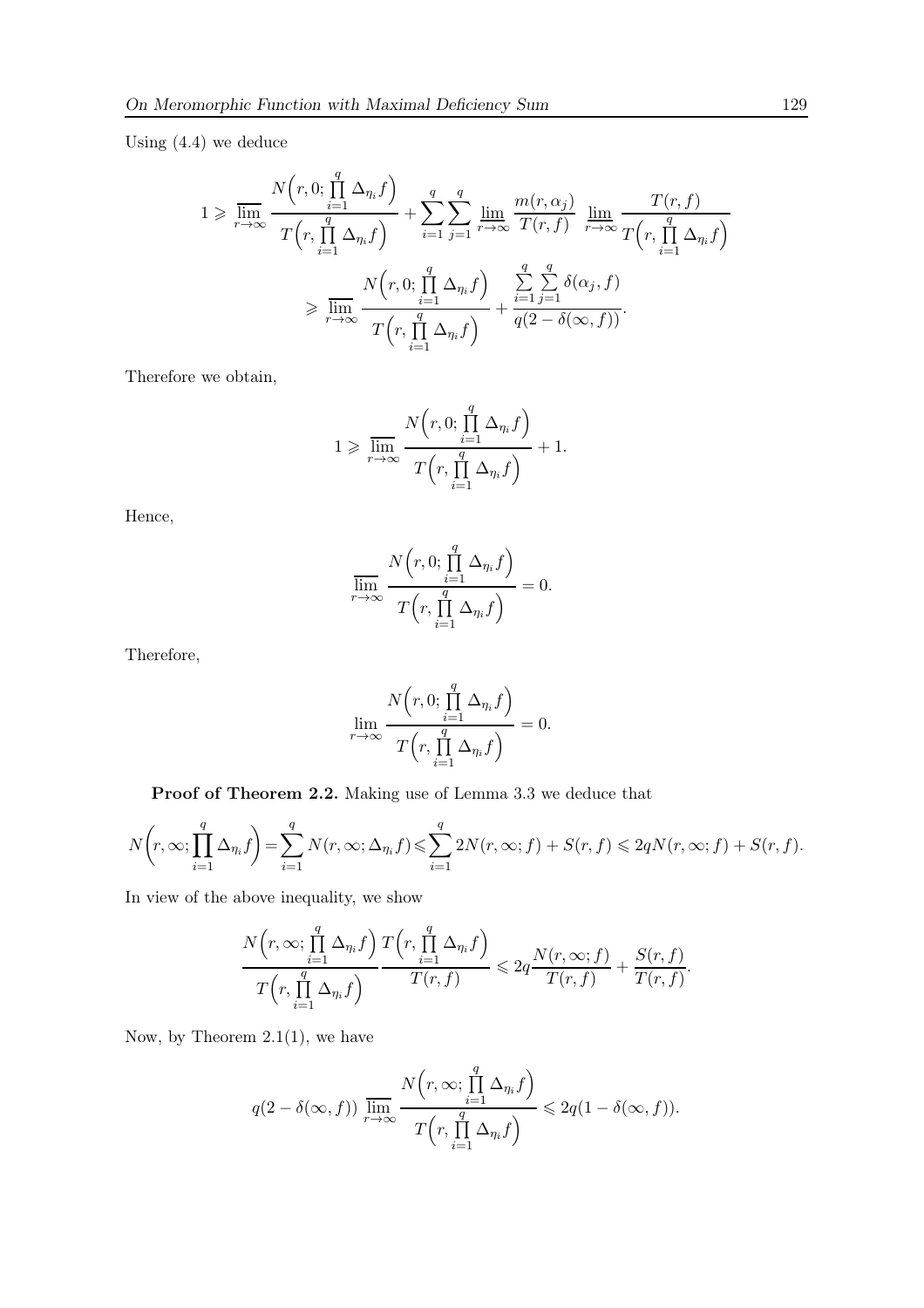Hence,

$$
\overline{\lim}_{r \to \infty} \frac{N(r, \infty; \prod_{i=1}^{q} \Delta_{\eta_i} f)}{T(r, \prod_{i=1}^{q} \Delta_{\eta_i} f)} \leqslant \frac{2(1 - \delta(\infty, f))}{(2 - \delta(\infty, f))}.
$$

Finally, making use of Theorem 2.1(2), we get

$$
K\bigg(\prod_{i=1}^q \Delta_{\eta_i} f\bigg) \leqslant \frac{2(1-\delta(\infty,f))}{(2-\delta(\infty,f))}.
$$

Proof of Theorem 2.3. To prove the result, consider two cases.

Case I. Under the assumption  $\sum_{\alpha \in \mathbb{C}} \delta(\alpha, f) = 0$  the theorem is obviously true.

Case II. We assume  $\sum_{\alpha \in \mathbb{C}} \delta(\alpha, f) > 0$ . Let  $\{\alpha_j : j = 1, 2, ..., q\}$  is sequence of deficient values of  $f(z)$  where  $\alpha_j \in \mathbb{C}$  and q is any arbitrary positive integer. Now from inequality (4.5), we have

$$
\sum_{i=1}^{q} \sum_{j=1}^{q} m(r, \alpha_j) + N\left(r, 0; \prod_{i=1}^{q} \Delta_{\eta_i} f\right) \leq T\left(r, \prod_{i=1}^{q} \Delta_{\eta_i} f\right) + S(r, f).
$$

Then for  $r \to \infty$ , we have

$$
\frac{T(r, f)}{T(r, \prod_{i=1}^{q} \Delta_{\eta_i} f)} \left( \frac{\sum_{i=1}^{q} \sum_{j=1}^{q} m(r, \alpha_j)}{T(r, f)} - o(1) \right) + \frac{\sum_{i=1}^{q} \sum_{j=1}^{q} m(r, \alpha_j) + N(r, 0; \prod_{i=1}^{q} \Delta_{\eta_i} f)}{T(r, \prod_{i=1}^{q} \Delta_{\eta_i} f)} \leq 1.
$$

Now, taking into account the inequality (4.1), we deduce that

$$
\overline{\lim}_{r \to \infty} \left[ \frac{T(r, f)}{T(r, \prod_{i=1}^{q} \Delta_{\eta_i} f)} \left( \frac{\sum_{i=1}^{q} \sum_{j=1}^{q} m(r, \alpha_j)}{T(r, f)} - o(1) \right) + \frac{N(r, 0; \prod_{i=1}^{q} \Delta_{\eta_i} f)}{T(r, \prod_{i=1}^{q} \Delta_{\eta_i} f)} \right] \leq 1
$$
\n
$$
\implies \underline{\lim}_{r \to \infty} \left[ \frac{T(r, f)}{T(r, \prod_{i=1}^{q} \Delta_{\eta_i} f)} \left( \frac{\sum_{i=1}^{q} \sum_{j=1}^{q} m(r, \alpha_j)}{T(r, f)} - o(1) \right) \right] + \overline{\lim}_{r \to \infty} \frac{N(r, 0; \prod_{i=1}^{q} \Delta_{\eta_i} f)}{T(r, \prod_{i=1}^{q} \Delta_{\eta_i} f)} \leq 1
$$
\n
$$
\implies \underline{\lim}_{r \to \infty} \frac{T(r, f)}{T(r, \prod_{i=1}^{q} \Delta_{\eta_i} f)} \underbrace{\lim_{r \to \infty} \frac{\sum_{i=1}^{q} \sum_{j=1}^{q} m(r, \alpha_j)}{T(r, f)} + \overline{\lim}_{r \to \infty} \frac{N(r, 0; \prod_{i=1}^{q} \Delta_{\eta_i} f)}{T(r, \prod_{i=1}^{q} \Delta_{\eta_i} f)} \leq 1
$$
\n
$$
\implies \frac{\sum_{i=1}^{q} \sum_{j=1}^{q} \delta(\alpha_j, f)}{q(2 - \delta(\infty, f))} + \left(1 - \delta\left(0, \prod_{i=1}^{q} \Delta_{\eta_i} f\right)\right) \leq 1.
$$

According to our hypotheses that  $\delta(\infty, f) = 1$  and q is arbitrary, we have

$$
\sum_{\alpha \in \mathbb{C}} \delta(\alpha, f) \leq \delta \bigg( 0, \prod_{i=1}^{q} \Delta_{\eta_i} f \bigg).
$$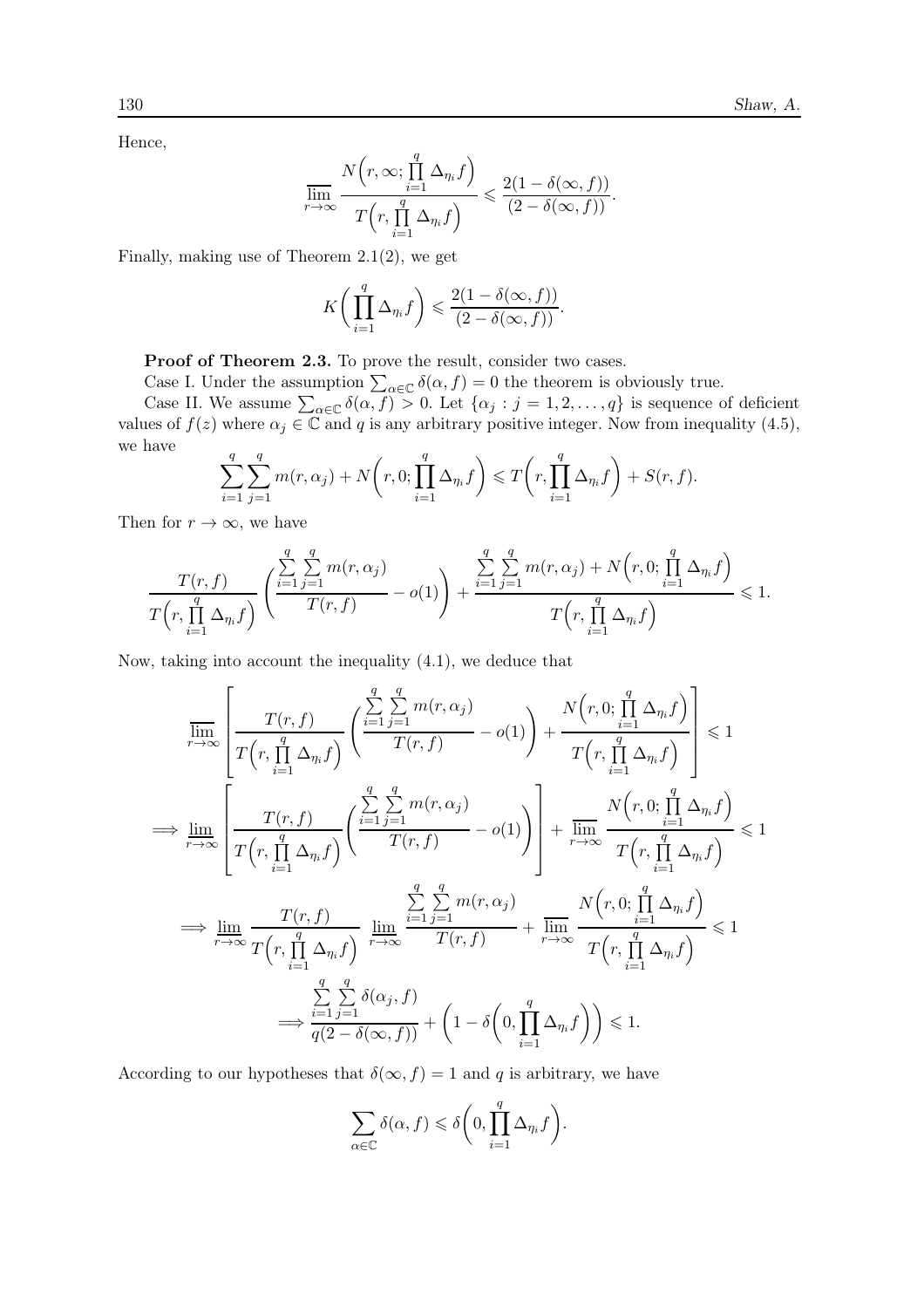Proof of Theorem 2.4. With the help of Lemma 3.2, Lemma 3.3, and Lemma 3.4, we deduce from Nevanlinna's first fundamental theorem,

$$
T(r, L(\Delta_{\eta}f)) = m(r, L(\Delta_{\eta}f)) + N(r, \infty; L(\Delta_{\eta}f)) = m\left(r, \frac{fL(\Delta_{\eta}f)}{f}\right) + N(r, \infty; L(\Delta_{\eta}f))
$$
  
\n
$$
\leq m(r, f) + m\left(r, \frac{L(\Delta_{\eta}f)}{f}\right) + N(r, \infty; L(\Delta_{\eta}f)) + O(1)
$$
  
\n
$$
\leq m(r, f) + m\left(r, \frac{L(\Delta_{\eta}f)}{f}\right) + N(r, \infty; L(\Delta_{\eta}f)) + O(1)
$$
  
\n
$$
\leq m(r, f) + m\left(r, \frac{L(\Delta_{\eta}f)}{f}\right) + \left[\frac{1}{2}(q+1)(q+2) - 1\right]N(r, \infty; f) + S(r, f)
$$
  
\n
$$
\leq m(r, f) + \left[\frac{1}{2}(q+1)(q+2) - 1\right]N(r, \infty; f) + S(r, f).
$$

Hence,

$$
\overline{\lim}_{r \to \infty} \frac{T(r, L(\Delta_{\eta} f))}{T(r, f)} \leq \overline{\lim}_{r \to \infty} \frac{m(r, f)}{T(r, f)} + \left[\frac{1}{2}(q+1)(q+2) - 1\right] \overline{\lim}_{r \to \infty} \frac{N(r, \infty; f)}{T(r, f)}
$$
\n
$$
= \delta(\infty; f) + \left[\frac{1}{2}(q+1)(q+2) - 1\right] (1 - \delta(\infty; f)). \tag{4.6}
$$

Let  $\{\alpha_i : j = 1, 2, \ldots, q\}$  be the sequence of finite deficient values of  $f(z)$ . We construct a function  $\psi(z)$  on open complex plane as

$$
\psi(z) = \sum_{j=1}^{q} \frac{1}{f - \alpha_j},
$$

where  $q \in \mathbb{Z}^+$ . Now,  $T(r, f - \alpha_j) = T(r, f) + O(1)$  and  $\Delta^j_\eta(f - \alpha_j) = \Delta^j_\eta f$ , which implies that  $\Delta_{\eta}^{j}(f-\alpha_{j})=L(\Delta_{\eta}f)$ . Since order of  $\psi(z)$  is less than 1, it follows from Lemma 3.2 that

$$
m(r, \psi(z)L(\Delta_{\eta}f(z))) \leq \sum_{j=1}^{q} m\left(r, \frac{\Delta_{\eta}^{j}f(z)}{f - \alpha_{j}}\right) = S(r, f).
$$

Now with the help of above relation we show that,

$$
m(r, \psi(z)) = m\left(r, \psi(z)(L(\Delta_{\eta}f))\frac{1}{(L(\Delta_{\eta}f))}\right) \le m\left(r, \frac{1}{L(\Delta_{\eta}f)}\right) + S(r, f). \tag{4.7}
$$

Since  $\psi(z)$  is polynomial of degree q, from Valiron–Mo'honko identity (1.1), Nevanlinna's first fundamental theorem and inequality (4.7), we have

$$
qT(r, f) + N(r, 0; L(\Delta_{\eta}f)) = T(r, \psi) + N(r, 0; L(\Delta_{\eta}f)) + O(1)
$$
  
\n
$$
= m(r, \psi(z)) + N(r, \infty; \psi(z)) + N(r, 0; L(\Delta_{\eta}f)) + O(1)
$$
  
\n
$$
\leq m(r, \psi(z)) + N(r, 0; L(\Delta_{\eta}f)) + \sum_{j=1}^{q} N(r, \alpha_j; f) + O(1)
$$
  
\n
$$
\leq m\left(r, \frac{1}{L(\Delta_{\eta}f)}\right) + N(r, 0; L(\Delta_{\eta}f)) + \sum_{j=1}^{q} N(r, \alpha_j; f) + S(r, f)
$$
  
\n
$$
\leq T(r, L(\Delta_{\eta}f)) + \sum_{j=1}^{q} N(r, \alpha_j; f) + S(r, f).
$$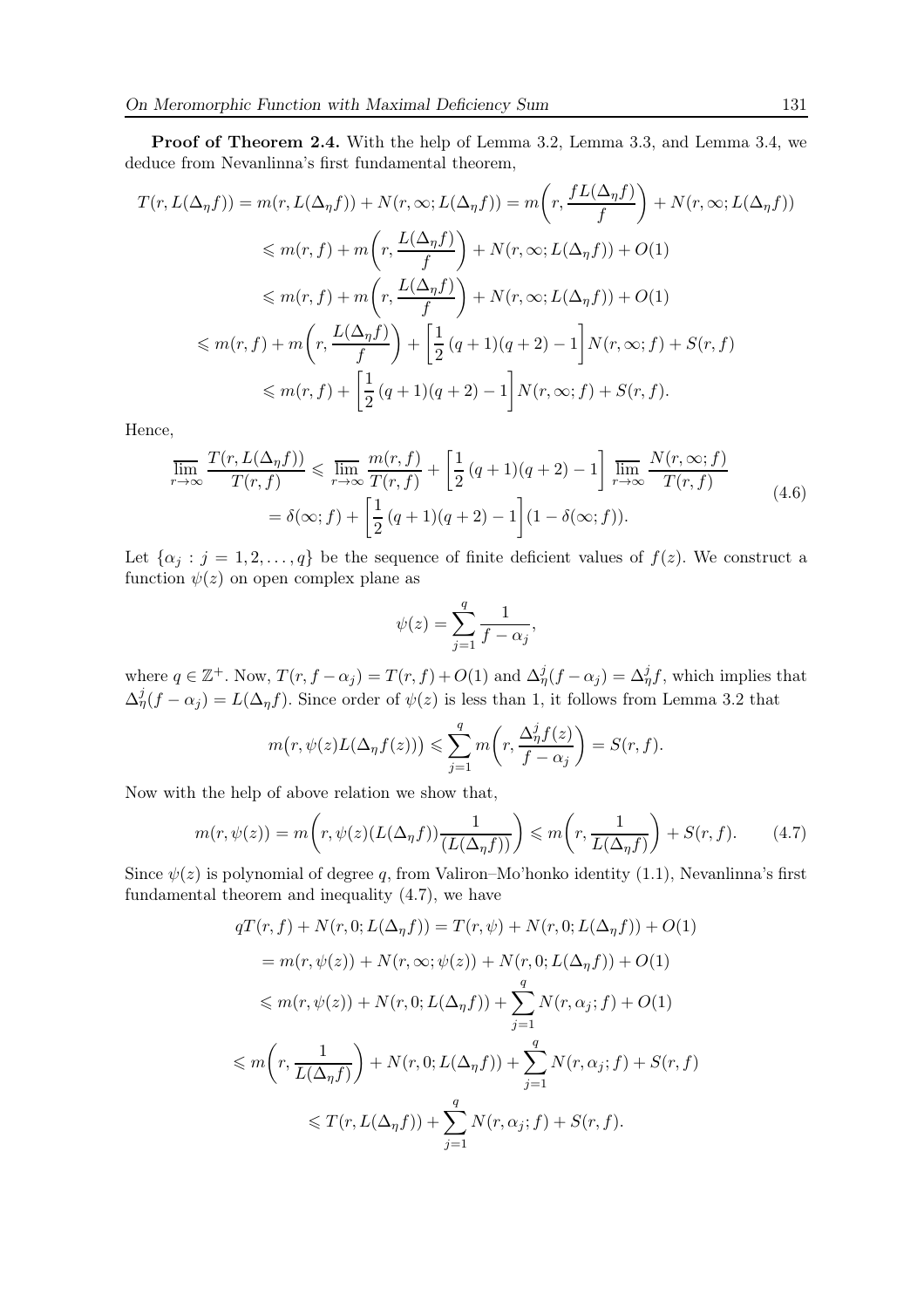Hence,  $qT(r, f) \leq T(r, L(\Delta_{\eta}f)) + \sum_{j=1}^{q} N(r, \alpha_j; f) + S(r, f),$ 

$$
q \leq \frac{T(r, L(\Delta_{\eta}f))}{T(r, f)} + \frac{\sum_{j=1}^{q} N(r, \alpha_j; f)}{T(r, f)} \leq \lim_{r \to \infty} \frac{T(r, L(\Delta_{\eta}f))}{T(r, f)} + \frac{\sum_{j=1}^{q} N(r, \alpha_j; f)}{T(r, f)}
$$

$$
\leq \lim_{r \to \infty} \frac{T(r, L(\Delta_{\eta}f))}{T(r, f)} + \sum_{j=1}^{q} (1 - \delta(\alpha_j, f)).
$$

Thus,

$$
\underline{\lim}_{r \to \infty} \frac{T(r, L(\Delta_{\eta} f))}{T(r, f)} \geqslant \sum_{j=1}^{q} \delta(\alpha_j, f).
$$

Therefore we obtain,

$$
\lim_{r \to \infty} \frac{T(r, L(\Delta_\eta f))}{T(r, f)} \geqslant \sum_{j=1}^q \delta(\alpha_j, f) = (2 - \delta(\infty, f)) = (2 - \delta(\infty, f)). \tag{4.8}
$$

Now combining  $(4.6)$  and  $(4.8)$ , we have

$$
(2 - \delta(\infty, f)) \leq \lim_{r \to \infty} \frac{T(r, L(\Delta_\eta f))}{T(r, f)} \leq \delta(\infty; f) + \left[\frac{1}{2}(q + 1)(q + 2) - 1\right](1 - \delta(\infty; f)). \tag{4.9}
$$

At the same time, from Nevanlinna's first fundamental theorem and inequality (4.7), we have

$$
\sum_{j=1}^{q} m(r, \alpha_j) + N(r, 0; L(\Delta_{\eta} f)) \leq m(r, \psi(z)) + N(r, 0; L(\Delta_{\eta} f))
$$
\n
$$
\leq m\left(r, \frac{1}{L(\Delta_{\eta} f)}\right) + N(r, 0; L(\Delta_{\eta} f)) + S(r, f) \leq T(r, L(\Delta_{\eta} f)) + S(r, f).
$$
\n(4.10)

Hence,

$$
\frac{\sum\limits_{j=1}^q m(r,\alpha_j)}{T(r,L(\Delta_{\eta}f))} + \frac{N(r,0;L(\Delta_{\eta}f))}{T(r,L(\Delta_{\eta}f))} \leq 1 + \frac{S(r,f)}{T(r,L(\Delta_{\eta}f))}.
$$

It follows that

$$
\sum_{j=1}^q \lim_{r \to \infty} \frac{m(r, \alpha_j)}{T(r, L(\Delta_\eta f))} + \lim_{r \to \infty} \frac{N(r, 0; L(\Delta_\eta f))}{T(r, L(\Delta_\eta f))} \leq 1 + \lim_{r \to \infty} \frac{S(r, f)}{T(r, f)} \frac{T(r, f)}{T(r, L(\Delta_\eta f))} = 1.
$$

Taking into account (4.9) we estimate

$$
1 \geq \overline{\lim}_{r \to \infty} \frac{N(r, 0; L(\Delta_{\eta} f))}{T(r, L(\Delta_{\eta} f))} + \sum_{j=1}^{q} \underline{\lim}_{r \to \infty} \frac{m(r, \alpha_{j})}{T(r, f)} \underline{\lim}_{r \to \infty} \frac{T(r, f)}{T(r, L(\Delta_{\eta} f))}
$$
  

$$
\geq \overline{\lim}_{r \to \infty} \frac{N(r, 0; L(\Delta_{\eta} f))}{T(r, L(\Delta_{\eta} f))} + \frac{\sum_{j=1}^{q} \delta(\alpha_{j}, f)}{\delta(\infty; f) + \left[\frac{1}{2}(q+1)(q+2) - 1\right](1 - \delta(\infty; f))}.
$$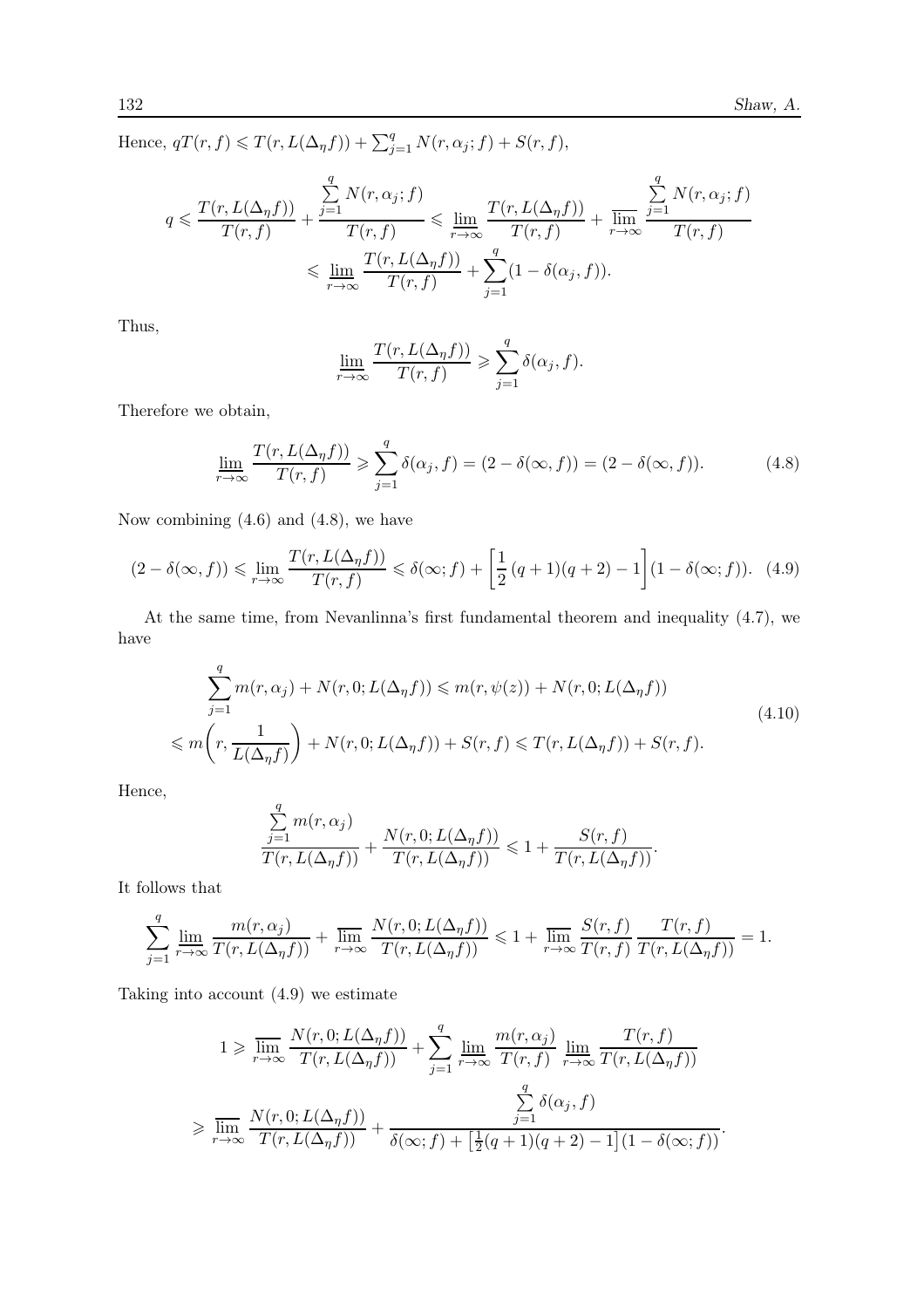Therefore we obtain,

$$
1 \geqslant \overline{\lim}_{r \to \infty} \frac{N(r, 0; L(\Delta_{\eta} f))}{T(r, L(\Delta_{\eta} f))} + \frac{2 - \delta(\infty, f)}{\delta(\infty; f) + \left[\frac{1}{2}(q+1)(q+2) - 1\right](1 - \delta(\infty; f))}.
$$

Hence,

$$
\overline{\lim}_{r \to \infty} \frac{N(r, 0; L(\Delta_{\eta} f))}{T(r, L(\Delta_{\eta} f))} \leq 1 - \frac{2 - \delta(\infty, f)}{\delta(\infty; f) + \left[\frac{1}{2}(q + 1)(q + 2) - 1\right](1 - \delta(\infty; f))}
$$

Therefore,

$$
\lim_{r \to \infty} \frac{N(r, 0; L(\Delta_{\eta} f))}{T(r, L(\Delta_{\eta} f))} \leq 1 - \frac{2 - \delta(\infty, f)}{\delta(\infty; f) + \left[\frac{1}{2}(q+1)(q+2) - 1\right](1 - \delta(\infty; f))}.
$$

Again, making use of Lemma 3.3 and Lemma 3.4, we deduce

$$
N(r,\infty;L(\Delta_\eta f)) \leqslant \left[\frac{1}{2}(q+1)(q+2)-1\right]N(r,\infty;f) + S(r,f).
$$

Using the above inequality, we show

$$
\frac{N(r,\infty;L(\Delta_\eta f))}{T(r,L(\Delta_\eta f))}\frac{T(r,L(\Delta_\eta f))}{T(r,f)} \leqslant \left[\frac{1}{2}\left(q+1\right)(q+2)-1\right]\frac{N(r,\infty;f)}{T(r,f)}+\frac{S(r,f)}{T(r,f)}.
$$

Now using the result  $(i)$  of Theorem 2.4, we have

$$
(2 - \delta(\infty, f)) \overline{\lim}_{r \to \infty} \frac{N(r, \infty; L(\Delta_{\eta} f))}{T(r, L(\Delta_{\eta} f))} \leq \left[ \frac{1}{2} (q + 1)(q + 2) - 1 \right] (1 - \delta(\infty, f)).
$$

Hence,

$$
\overline{\lim}_{r \to \infty} \frac{N(r, \infty; L(\Delta_{\eta} f))}{T(r, L(\Delta_{\eta} f))} \leqslant \frac{\left[\frac{1}{2}(q+1)(q+2) - 1\right](1 - \delta(\infty, f))}{(2 - \delta(\infty, f))}.
$$

Proof of Theorem 2.5. To prove the result, consider two cases.

 $\overline{a}$ 

Case I. We assume  $\sum_{\alpha \in \mathbb{C}} \delta(\alpha, f) = 0$ , then the theorem is trivially true. Case II. We assume  $\sum_{\alpha \in \mathbb{C}} \delta(\alpha, f) > 0$ . Let  $\{\alpha_j : j = 1, 2, ..., q\}$  be sequence of the deficient values of  $f(z)$  where  $\alpha_j \in \mathbb{C}$  and q arbitrary positive integer. Then from (4.10) we have

$$
\sum_{j=1}^q m(r,\alpha_j)+N(r,0;L(\Delta_\eta f))\leqslant T(r,L(\Delta_\eta f))+S(r,f).
$$

For sufficiently large  $r$ , we can estimate

$$
\frac{T(r,f)}{T(r,L(\Delta_{\eta}f))}\left(\frac{\sum\limits_{j=1}^q m(r,\alpha_j)}{T(r,f)}-o(1)\right)+\frac{\sum\limits_{j=1}^q m(r,\alpha_j)+N(r,0;L(\Delta_{\eta}f))}{T(r,L(\Delta_{\eta}f))}\leqslant 1.
$$

Now with the help of inequality (4.6), we deduce that

$$
\overline{\lim}_{r \to \infty} \left[ \frac{T(r, f)}{T(r, L(\Delta_{\eta} f))} \left( \frac{\sum_{j=1}^{N} m(r, \alpha_{j})}{T(r, f)} - o(1) \right) + \frac{N(r, 0; L(\Delta_{\eta} f))}{T(r, L(\Delta_{\eta} f))} \right] \leq 1
$$
\n
$$
\implies \underline{\lim}_{r \to \infty} \left[ \frac{T(r, f)}{T(r, L(\Delta_{\eta} f))} \left( \frac{\sum_{j=1}^{q} m(r, \alpha_{j})}{T(r, f)} - o(1) \right) \right] + \overline{\lim}_{r \to \infty} \frac{N(r, 0; L(\Delta_{\eta} f))}{T(r, L(\Delta_{\eta} f))} \leq 1
$$

.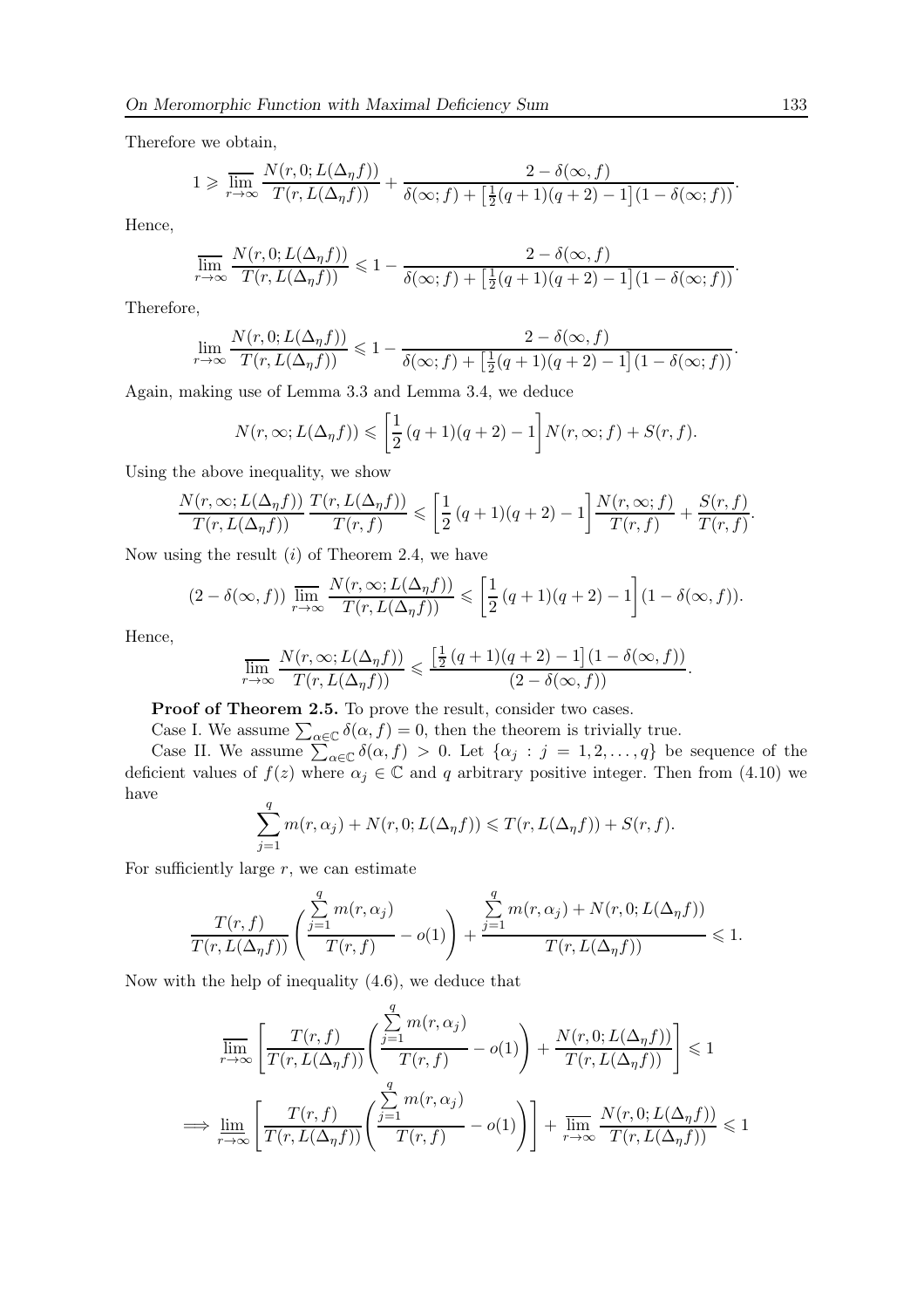$$
\implies \lim_{r \to \infty} \frac{T(r, f)}{T(r, L(\Delta_{\eta} f))} \lim_{r \to \infty} \frac{\sum_{j=1}^{q} m(r, \alpha_{j})}{T(r, f)} + \lim_{r \to \infty} \frac{N(r, 0; L(\Delta_{\eta} f))}{T(r, L(\Delta_{\eta} f))} \leq 1
$$

$$
\implies \frac{\sum_{j=1}^{q} \delta(\alpha_{j}, f)}{\delta(\infty; f) + \left[\frac{1}{2}(q+1)(q+2) - 1\right] (1 - \delta(\infty; f))} + \left(1 - \delta(0, L(\Delta_{\eta} f))\right) \leq 1.
$$

Now, according to our hypotheses that  $\delta(\infty, f) = 1$  and  $q \in \mathbb{Z}^+$ , we have

$$
\sum_{\alpha\in\mathbb{C}}\delta(\alpha,f)\leqslant\delta(0,L(\Delta_\eta f)).
$$

Conflicts of Interest. The author declare that he has no conflict of interest about the publication of the article.

Acknowledgement. I am grateful to Dr. Samten Tamang (Asst. Prof. of The University of Burdwan) and Dr. Nintu Mandal (Asst. Prof. of The Chandannagore Govt. College) for their suggestions to improve the paper.

#### References

- 1. Hayman, W. K. Meromorphic Functions, Oxford, Oxford Mathematical Monographs Clarendon Press, 1964, 195 p.
- 2. Yang, L. Value Distribution Ttheory, Translated and revised from the 1982 chinese original, Berlin, Springer, 1993, 269 p.
- 3. Zheng, J. H. Value Distribution of Meromorphic Functions, Beijing, Tsinghua University Press, 2010, 308 p.
- 4. Halburd, R. G. and Korhonen, R. J. Nevanlinna Theory for the Difference Operator, Annales Academiae Scientiarum Fennicae Mathematica, 2006, vol. 31, pp. 463–478.
- 5. Edrei, A. Sums of Deficiencies of Meromorphic Functions II, Journal d'Analyse Mathématique, 1967, vol. 19, pp. 53–74. DOI: 10.1007/BF02788709.
- 6. Weitsman, A. Meromorphic Functions with Maximal Deficiency Sum and a Conjecture of F. Nevanlinna, Acta Mathematica, 1969, vol. 123, pp. 115–139. DOI: 10.1007/BF02392387.
- 7. Fang, M. L. A Note on a Result of Singh and Kulkarni, International Journal of Mathematics and Mathematical Sciences, 2000, vol. 23, no. 4, pp. 285–288. DOI: 10.1155/S016117120000082X.
- 8. Wu, Z. Value Distribution for Difference Operator of Meromorphic Functions with Maximal Deficiency Sum, Journal of Inequalities and Applications, 2013, vol. 530. DOI: 10.1186/1029-242X-2013-530.
- 9. Chiang, Y. M. and Feng, S. J. On the Nevanlinna Characteristic  $f(z + \eta)$  and Difference Equations in Complex Plane, The Ramanujan Journal, 2008, vol. 16, pp. 105–129. DOI: 10.1007/s11139-007-9101-1.

#### Received April 10, 2021

Abhijit Shaw Balagarh High School, Balagarh, Hooghly, West Bengal 712501, India, Asistant Teacher E-mail: ashaw2912@gmail.com https://orcid.org/0000-0002-3000-0824